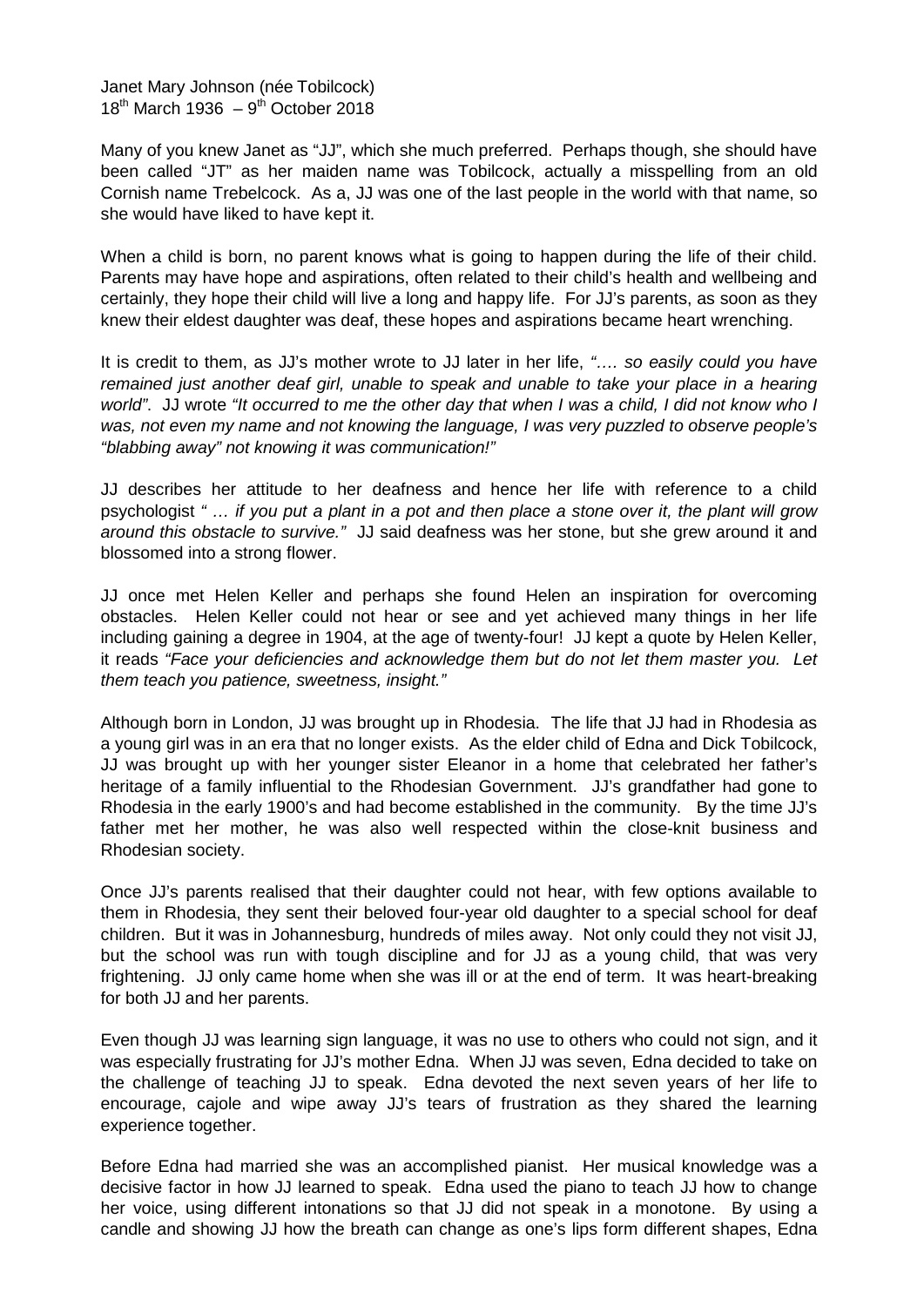taught JJ how to annunciate clearly. This feat of learning to speak was surely a testament to the determination of both women and led to a close bond between mother and daughter.

So, it was possible for JJ to enjoy her childhood and to become a confident young woman. In 1953 when she was seventeen, JJ was selected as one of two debutantes representing Rhodesia, to meet Queen Elizabeth at the monarch's Coronation. Edna took advantage of having come to England for the ceremony, by taking JJ and her sister Eleanor on a threemonth tour around Europe.

When JJ's future husband Henry Johnson first caught sight of JJ, he of course thought "There's an attractive young woman"! But there was something else about her that caught his eye. He decided to attract her attention. Of course, Henry did not realise JJ was deaf, and so as she held the teapot concentrating on pouring out tea into dainty teacups, he was puzzled when JJ did not respond to his request for a cup of tea. It did not take long before he caught her eye, the handsome young man that he was!

What was rather amusing about this story is that not long before they first met, Henry had visited a fortune teller who told him he was going to meet his future wife over a cup of tea. Henry had laughed and dismissed the idea as he preferred beer to tea!

After a short courtship, JJ and Henry were married in 1961 by Henry's eldest brother, in Salisbury Cathedral in the capital of Southern Rhodesia. A couple of years later Colette was born. JJ and Henry were not surprised when JJ became pregnant again, as the fortune teller whose predictions Henry had laughed at, had told him that he would have two children.

Sure enough, Simon was born, but it was only then that JJ was told much to her surprise, there was another baby waiting to come out! It took another hour for Tessa to arrive, but arrive she did, and so JJ and Henry's family was complete! So much for fortune tellers!

Before Henry worked for the Rhodesian Government, he was a policeman and each time he was moved to another remote area, JJ had to move too. She moved seventeen times in twenty years. Fortunately, each house was furnished, and so JJ only had to pack some suitcases and travel to the next house. When she arrived JJ never knew quite what to expect and often the houses had to be cleaned from one end to the other and the gardens cleared to make them safe as a play area for the children.

Some of the houses they lived in had no running water or electricity and living out in the bushveld meant they were surrounded by wild animals. There was always a risk of venomous snakes and spiders catching one of the children unawares. To help JJ be aware of her children's safety, the family always had dogs who would act as JJ's ears. The family's dogs were trained to run to JJ if there were any problems.

The sudden departure of the Johnson family to the UK in 1978 was as a result of the political changes prior to Rhodesia becoming Zimbabwe. Henry's earlier involvement in a court case of a powerful man meant he was at risk, which also meant JJ and the children were vulnerable. With only two suitcases each and little money, Henry secured safety for his family by flying to England where relatives put them up for a while in Kettering.

When JJ and Henry arrived in the UK with few personal belongings and little money, they had to do the best they could to get by. They found England so different to Rhodesia. It was not just the weather! It was shortly after the 'Winter of Discontent' when jobs were scarce. JJ and Henry had few friends in the UK and at that time there was little support and much prejudice towards deaf people.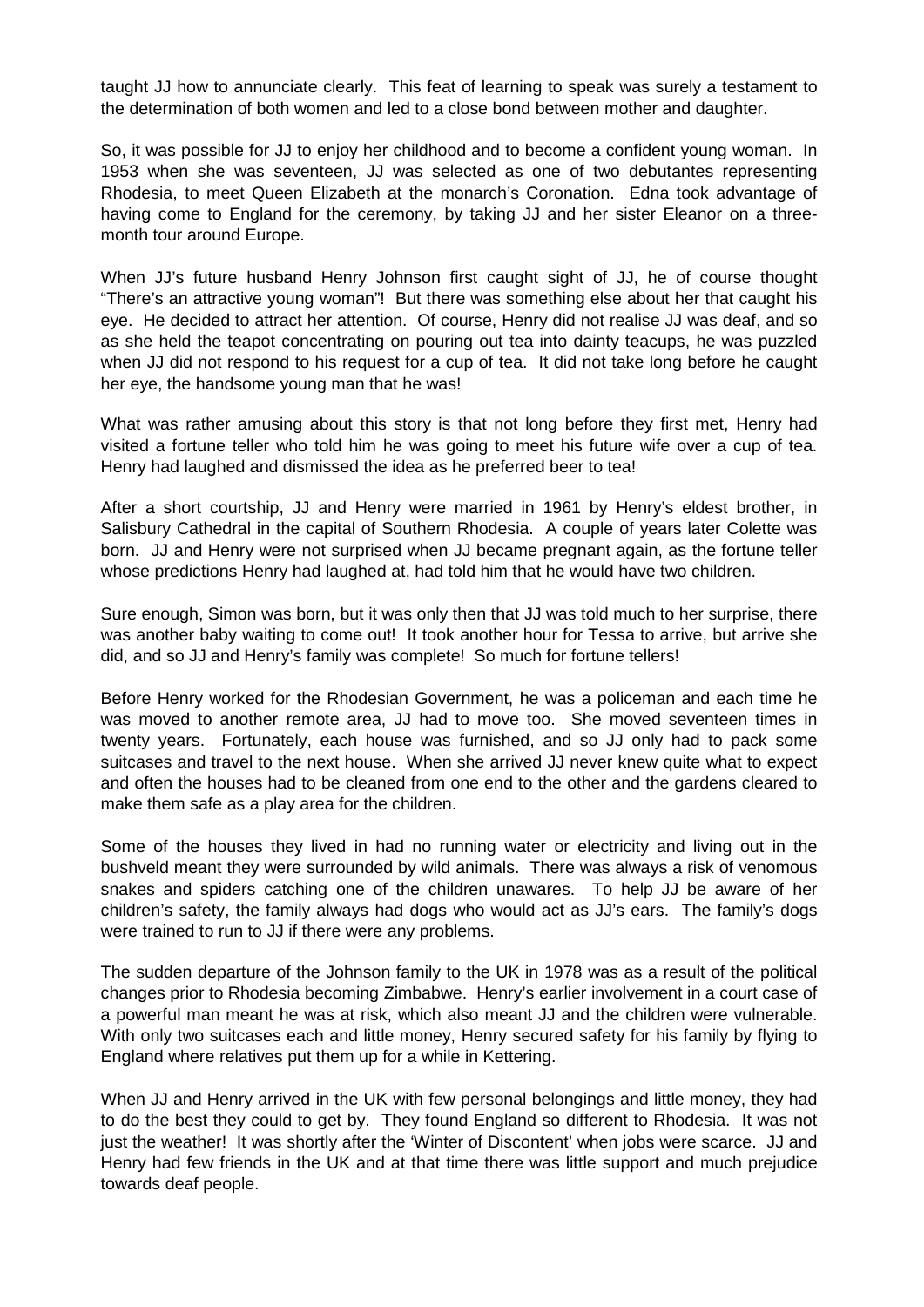But as many of you know, this was not going to stop JJ. Her motto was "Just get on with it". She trained as a Chiropodist, visiting people in their homes and earned a reputation of being considerate and careful in her handling of people's feet! It was during her training that she met and became lifelong friends with Julie.

As her children Colette, Simon and Tessa grew up and forged new lives for themselves, JJ made new friends, developed interests and took every opportunity she could to experience new and exciting things. JJ visited Colette in Australia seventeen times in all, staying for up to three months at a time. This means that JJ spent more than four years of her life out in Australia, where she made many friends.

JJ loved swimming in the Southern Ocean but on one occasion when she went kayaking, she got into difficulties and had to be rescued! She loved driving through the open spaces of Australia, sometimes she had to drive through bush fires or floods. Other adventures included camping on a dried up salt lake, going up in a hot air balloon and sailing on a tall ship where she had no fear, climbing to the top of the mast! JJ's other watery exploits were rowing and fishing. One of JJ's proudest moments was going sailing on the maiden voyage of Simon's Yacht 'The Robert Gordon', which the family had considerable involvement in rebuilding.

Sometimes JJ did have her quieter moments, enjoying painting and sketching and she played Scrabble all of her life. She played croquet competitively, although I understand this can be quite an aggressive sport!

Only a couple of months ago, JJ renewed her passport in anticipation that she would be able to keep travelling.

I will now hand over to Gareth (son-in-law), to continue the tribute to JJ.

I would like to thank Colette, Simon and of course especially Tessa in inviting me to say a few words about their mother Janet

I first met Janet and her husband Henry more than 35 years ago when luckily for me they moved their family from Fleet in Hampshire to Camberley in Surrey. They had moved into a small, but perfectly formed house called, "Sweet Hay" at the bottom of the road where my parents lived.

In what has become almost legendary status, the story goes that I was passing on my enormous motor bike and stopped to speak with her youngest daughter Tessa who was busying herself in the front garden. Being the cool customer that I am, I suggested that I might take her out on a date sometime.

The truth of course is somewhat different. I had seen Tessa with her family move in some weeks before and it had taken what seemed like a life time to pluck up the courage to stop and chat. I was returning after a game of rugby and amazingly Tessa managed to put to one side that I had an ear hanging off as a result of the match. My 250cc Honda looked as though it had been through a hedge several times, as indeed it had, and she was seemingly impervious to the great smell of Brut that I had liberally applied for just this occasion. Tessa started to talk to me/at me, and 35 years later hasn't yet stopped to draw breath.

Within moments I had been introduced to Janet and Henry. I started to panic. My first impression of Janet was probably the same as the majority of people who meet Janet for the first time – Janet is DEAF: and TALL. Thankfully I managed to compose myself and said, "isn't your mother tall", very smooth I thought. Janet was indeed both deaf and tall, but it became very clear to me from the offset, that Janet would never go through life allowing her deafness to define her. Tall maybe, but not Deaf.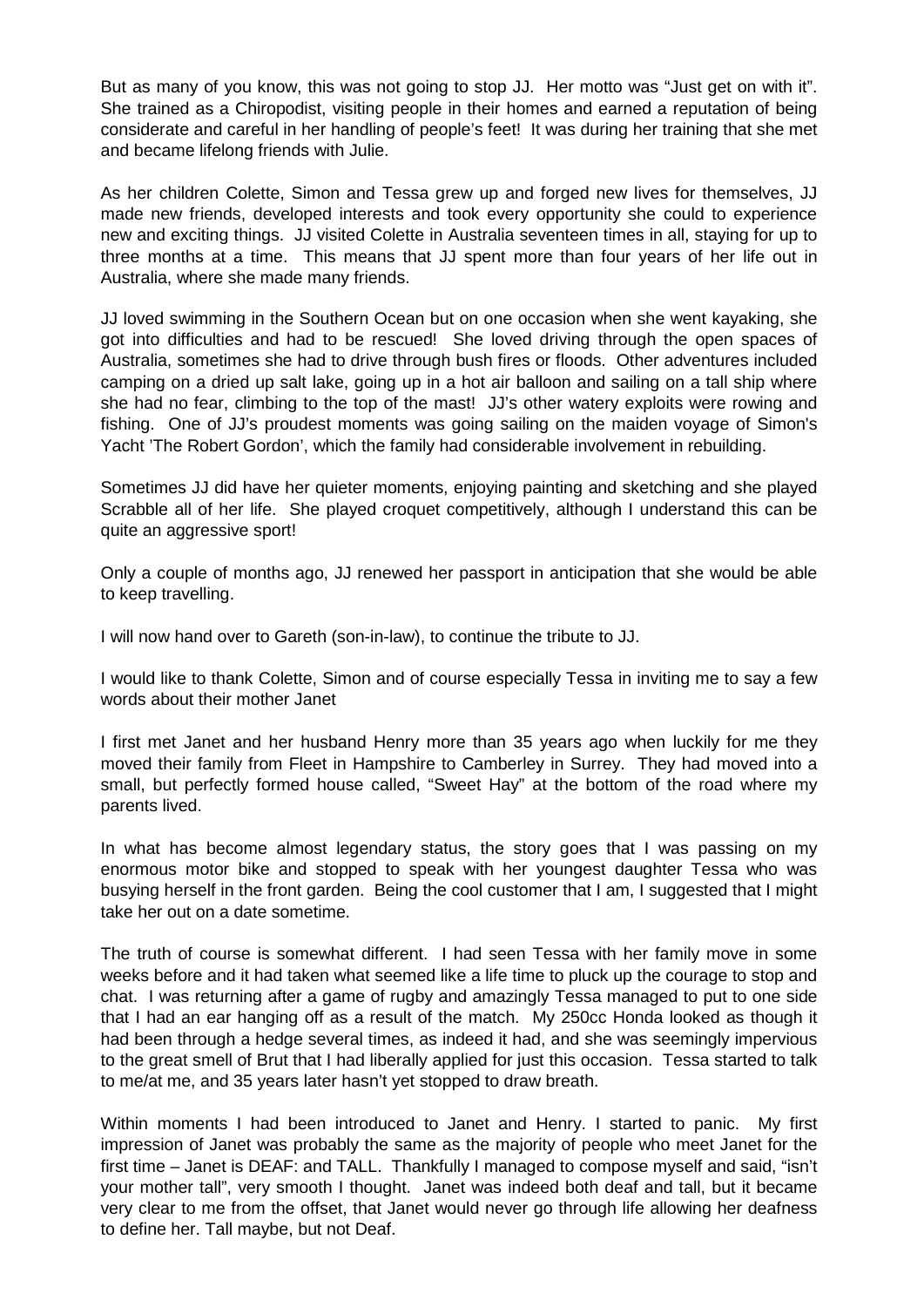A few weeks after that first meeting, Tessa and I had been on a number of dates, I was beginning to feel as though it might be time to start testing a few boundaries – "could I take Tess out on the back of my motorcycle, rather than in my mother's automatic Mini", "Maybe we could stretch that 11.00pm curfew to 2.00am" " what about something a little more than a kissing and a cuddling in the back row of the movies"?

It was at that time that I first encountered what I call the "Janet look". It's a look that basically says – "I don't need to hear what you're saying in order to know what you're thinking", a look so fiercely penetrating that you feel like falling to your knees and admitting your guilt immediately. But perhaps I shouldn't have been worried at all, because despite all my many and varied failings, I think Janet basically, deep down, actually liked me – well just a little bit.

Over the following months and years, I found myself more and more drawn to Janet's family, even if it was out of nothing more than shear curiosity. They were exotic, travelling to the UK from a life in Africa, having stopped off in exciting parts of the world along the way like Greece and Kettering, before settling in the Surrey stockbroker belt. Tessa would talk of fantastic stories about their childhood and Janet would produce some bizarre souvenir or nick knack to help illustrate them. Pretty quickly it became clear that this whole family was made up of romantic explorers. To be honest, I don't think that Janet ever really got over the heartache of leaving Africa – she pretty quickly seemed to get over leaving Kettering however.

It's a great sadness of mine that I never really got to know Henry well. As many of you may know Henry passed away far too early in life, not much older than I am now, a combination of events and happenings contrived to prevent me and many other from getting to know the real man. I once had a conversation with him about motorcycles, something I was surprised to hear he was really enthusiastic about.

In an unusually candid moment he spoke to me of his time in the police force in Zima and, how he was at first on Horseback and then given a Yamaha XT500 for his beat, this was a beast of a motorcycle! I was amazed and fascinated in equal measure. This incredibly soft spoken and modest man had been living the dream. A modern-day cowboy if you like. I was brought back down to earth with a bump when he confessed to me that it was on this very motorcycle that he had run over his children's Dachshund. To this very day I still don't know how you can run over a Dachshund on a motorcycle, but having spent time with Henry, I'm confident that it's possible.

It's extraordinary that the Johnson family, who live so very far away from each other, is so close knit, and this is an incredible testimony to Janet as a mother. All her children have inherited Janet and Henry's adventurous spirit, Colette bravely moving to Australia and starting a new life with her husband and Alistair and raising their fantastic children, George and Robert. Simon running away to sea to become one of the pre-eminent super yacht captains in the world. And my beautiful Tessa who has given me the greatest gift in our children Megan and Paddy and taken us around the planet on planes, trains and boats and snowmobiles.

Janet was no idle bystander to all this. Even though life was not always fair to Janet and even though financial rewards rarely came her way, she was one of the richest people I know. Janet always contributed. Her life was full of rare and wonderful experiences, and perhaps that is because she would rarely say "no".

Janet travelled to Australia every year and stayed 3 months with Colette and her family doing whatever the hell people do in Australia. She has sailed on tall ships and climbed rigging. She helmed Simon's first yacht across the Bay of Biscay, she's been taken on a day trip to